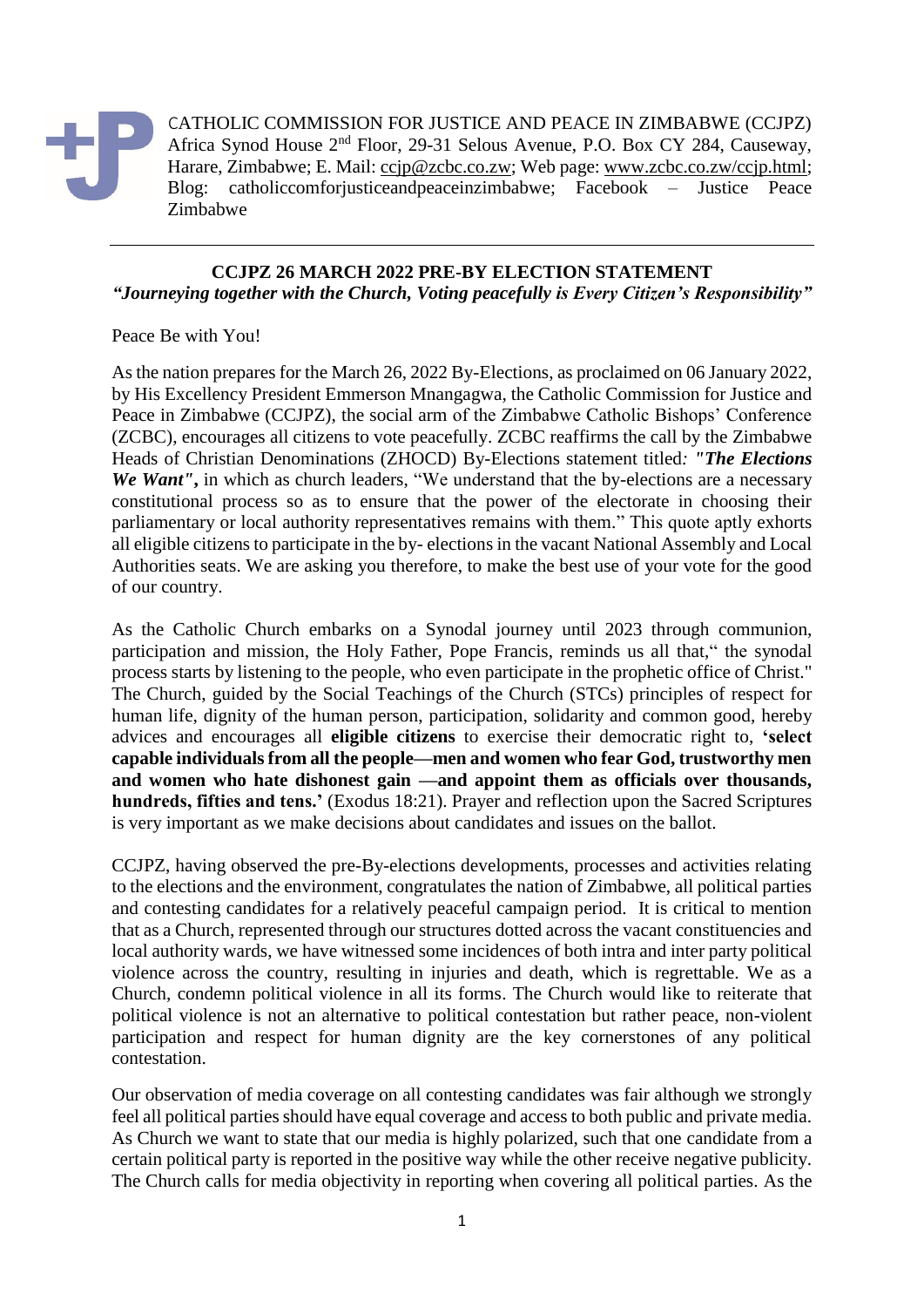Church, we believe that media should strive to afford all contesting political parties equal access to both private and public media by providing a platform for the political parties and candidates to communicate their message to the electorate, affording political parties candidates to debate with each other.

As the nation prepares to vote, we encourage people to vote peacefully. We urge all contesting political parties to restrain their supporters from engaging in political violence. We call on Political Parties and their leaders to act in a manner consistent with the peace we have experienced so far and not withstanding any election challenges, to do everything in their power to honor their pre-election pledges and abide by election outcomes. Where there are legitimate and substantiated irregularities and anomalies, we urge concerned parties to resolve these through peaceful dialogue, law abiding and in an orderly manner. There have been concerns around the conflicting statements issued by the Zimbabwe Electoral Commission (ZEC) on the voters roll, which the Church feels, must be carefully handled as this may cause citizens to lose confidence in the Election Management Body. We therefore urge ZEC, to respond to and take the necessary steps and recommendations to address and resolve these issues.

The Catholic Church will compile a report, at the end of the By-Elections as usual, based on our observation of the electoral processes. This report will inform our Church's, position for dialoguing with relevant stakeholders to enhance the electoral processes in Zimbabwe.

As I conclude this Pre-Election Statement, allow me to make some recommendations based on CCJPZ's observation of the Pre By-Election period;

- Citizens should participate in the electoral process without fear and exercise their constitutional rights.
- Civil societies observing the electoral process should produce true reports that reflect what actually happened.
- ZEC should safeguard the integrity, credibility and transparency of the By-Election electoral process.
- Security Services are encouraged to discharge their constitutional mandate diligently, particularly the Zimbabwe Republic Police (ZRP) which is entrusted with the responsibility to maintain law and order. They must encourage people to maintain peace during the electoral process. Perpetrators of political violence should be dealt with in accordance with the law without fear or favor.
- Political parties should desist from using violence as a way of expressing their dissatisfaction.
- Public and Private media should be objective and ensure all contesting parties have equal access and fair media coverage in the By-Elections.

The Church will continue to make itself available, as usual, to assist in peaceful resolution of issues pertaining to peace and national building efforts, in order to move our nation forward. We urge the nation to remain united in prayer, faith and hope and to maintain a spirit of restraint, tolerance and harmony. We pray that political maturity and tolerance will continue to be a part of our national dialogue and culture.

## **Let us all go and vote in Peace.**

I thank you!